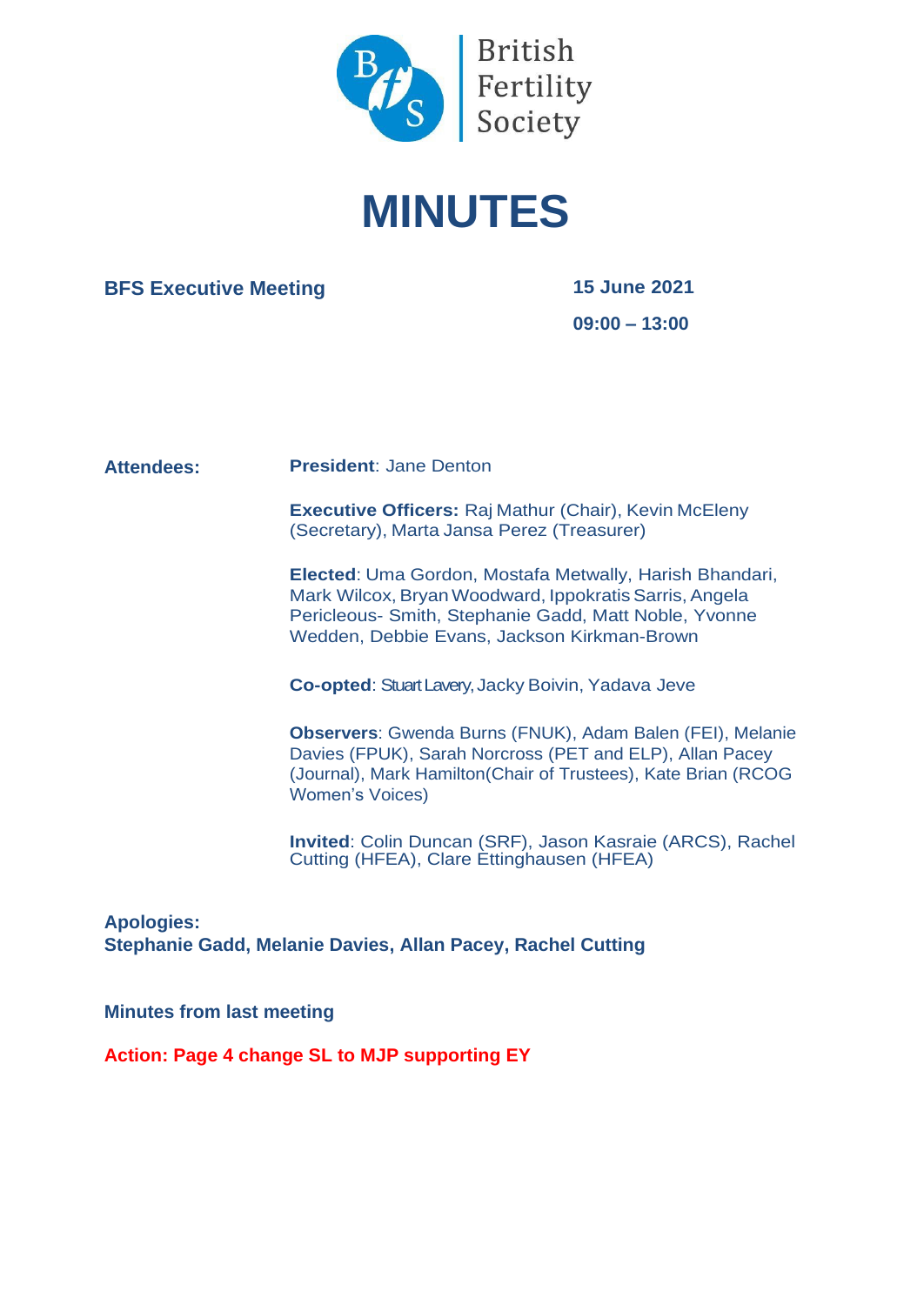

British Fertility<br>Society

**1. Executive Committee membership**

**As per report**

- **2. Membership:**
	- **a) Membership numbers As per report**
	- **b) Lapsed & cancelled members As per report**
	- **c) Honorary members Not discussed**
	- **d) Membership working group As per BW report.**
	- **Decision taken not to offer a discount to members of ARCS at this stage. Perhaps in the future, all societies could offer a multi-society rate.**
	- **Merging Paramedics and Associates.**

 **Action: CB to find out who is in Paramedics as a Nurse & move to right category** 

- **3. Website update & tender RFP sent to 10 companies replies due 8th July. Launch new website for Fertility 2023.**
	- **Interviews 6th September – MN, IS, KB, and officers will be there. Also extended to anyone in the committee who would like to join.**
	- **DE & JB expressed interest also.**

**Action: Please email CB if you want to attend.** 

**4. Media & PR Update** 

**Committee remain happy without an official PR person and making significant financial savings. RM would like to encourage other members of the Exec to volunteer to respond. MN volunteered. Action: CB to include MN in press queries** 

**5. Newsletter** 

**As per report. Approximately 1 in 3 people are opening it. Action: CB to tweet when newsletter has been sent Action: CB to resend each time to those that have not opened Action: CB put on website with dates of release Action: CB make sure all new members are aware (and warn it may go to junk) Action point – MM to contact NHS mail to check BFS email address being filtered**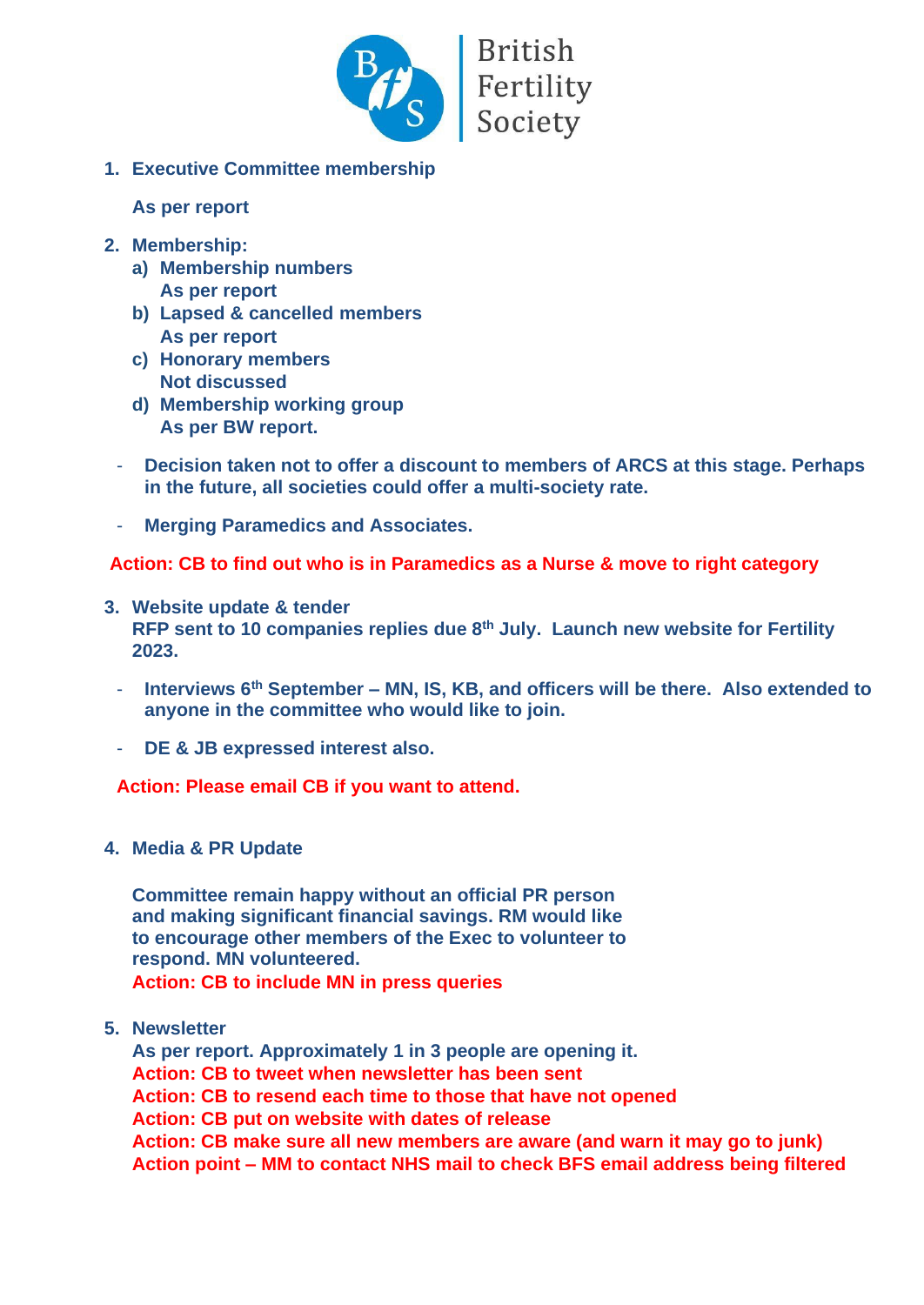

British<br>Fertility<br>Society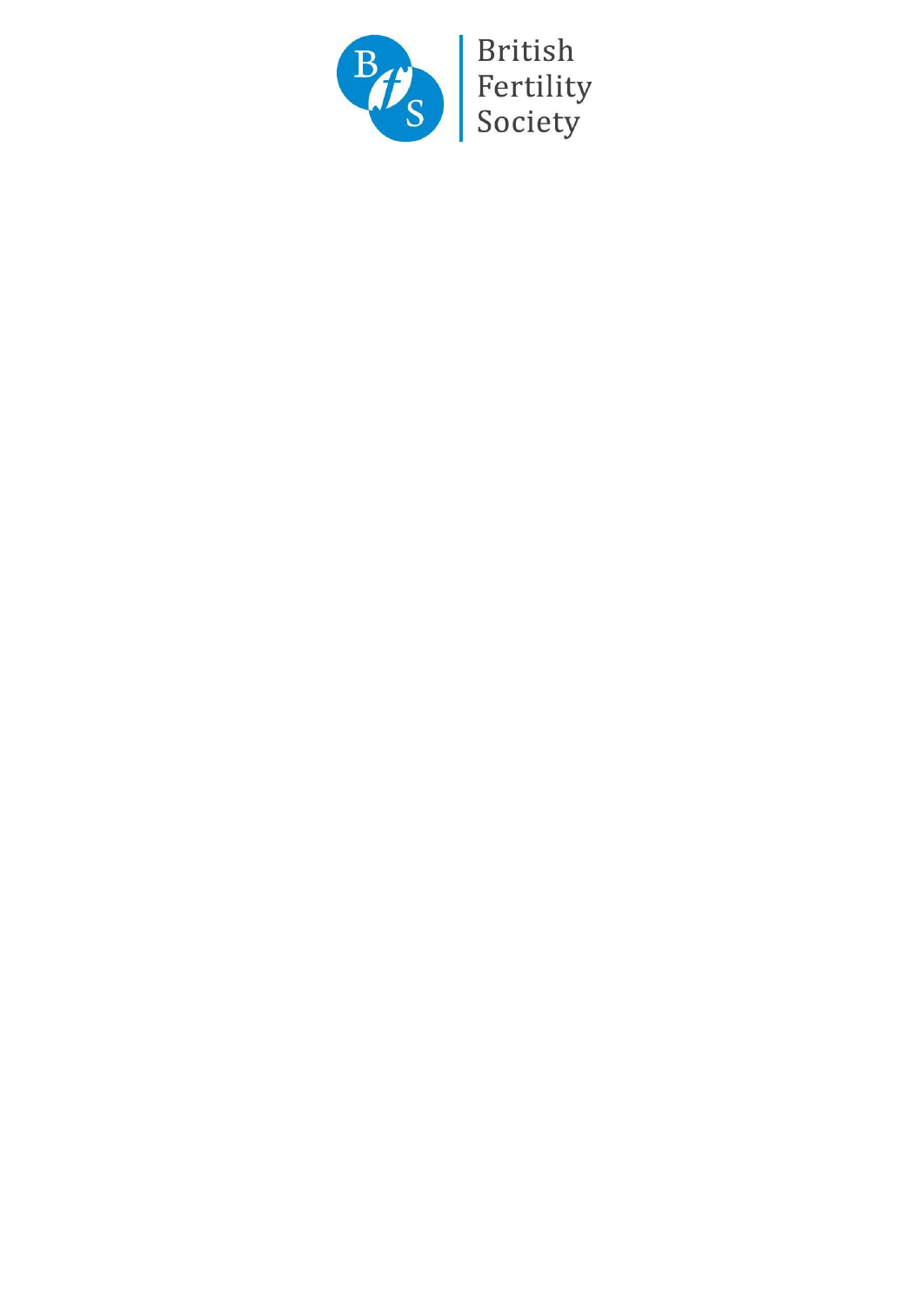

**6. Mentorship Programme 21 pairs working together**

#### **7. Trustees & Governance update Detailed draft articles should be ready by 22nd June Trustees' meeting. BFS Education Ltd – should be appearing soon.**

**MH – thinking about membership report – mention of code of practice. MH suggests there needs to be a statement when members join documenting professional expectations of a member and the use and care of their membership. Together with a warning that any unprofessional behaviour would lead to revocation of membership.** 

**BW has sent a code of conduct which is with RM. Agreed between Exec that a more generic code with some specific examples would be appropriate.** 

**Action: RM will extract something from BW's draft and send to MH for Trustees to consider.** 

**MH will draft something too and look at these with Trustees and feed back to Exec.** 

### **8. Journal update**

**Open Access.** 

- **1) Purely financial aspect. Journal as it stands makes a loss for the Society between 20-25k a year. Open access would get rid of this loss and potentially make a profit**
- **2) Principles. Do we want to have a journal that is open access but people have to pay to be published in? Would that mean a withdrawal of benefit to our members and would that be a barrier to people from less advantaged countries where the cost of 2-3k would stop them being able to publish.**

**There is a move to open access and some funding bodies are making this a requirement.**

**Concerns that open access would reduce the diversity of voices which is one of the benefits of HF.**

**One suggestion to mitigate this is to offer low cost submissions for BFS members – making it a member benefit. T& F are open to this.** 

**Will it affect impact factor? T&F have looked at this and think it will increase the impact factor.** 

**YJ – why does it cost so much? Is there a way to get around this? Reduce costs per head.** 

**Discussion as to whether the Editor in Chief should be recognised financially, if there was a surplus from the journal.** 

**Action: Check whether this responsibility should sit with T&F**

**Still need to get more financial information from T and F.** 

**JD suggested the BFS look at other publisher's models and see how to do it differently**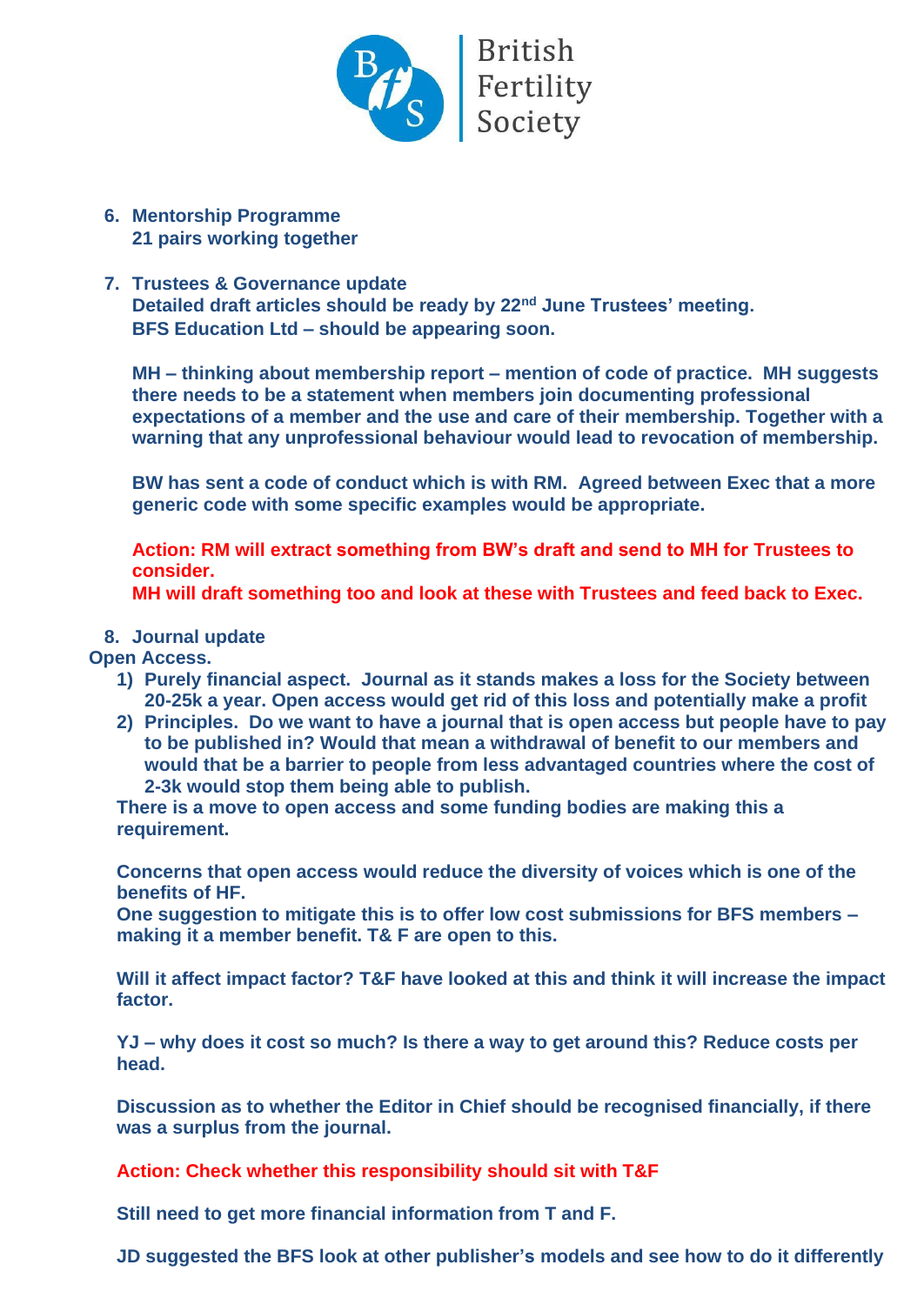

British<br>Fertility<br>Society

- **9. Finance update**
	- **a) Quarterly report**

## **Education:**

- **Increase travel grants. Agreed by Exec.**
- **Study Week income should match or exceed 2020.**
- **Sponsorship also a very healthy income.**
- **Income from the RCOG week, we are confident will be over 10k.**
- **Main overhead is HMRC in Education. Total balance is very healthy.**

### **Charity:**

- **Fertility conference surplus 10k.**
- **15k from membership - important to continue to increase membership**
- **Main expenditure are the Secretariat charges and the commission that the Secretariat takes on sponsorship.**
- **Overall small negative balance but insignificant and reserves are increasing**

**We should be looking at investing in supporting membership where we can.** 

**b) Sponsorship** 

**Very successful – sponsorship this year is over 72k and managed to engage with 3 more sponsors – Cooper, Cryos, and Gedeon Richter. Lost Mellowood and Silverlink** 

**What do we do about members who work for corporates like ESB? Allow them to continue to join as individuals as associate members. Action: CB to admit the ESB member requests from individuals which have been on hold**

#### **10.Strategy & Development:**

**a) Planning (Strategy Meeting)** 

 **Action: Officers and JB to discuss the logic models sent by JB to RM.** 

#### **Suggestions for topics –**

- **Website**

 **JB: can we make topics broader so Website becomes 'Communication' so it includes social media/advertising etc.** 

 **SN – Trustees will discuss at the next meeting what they would like to see at the strategy day.** 

**b) Royal Charter**

**Sent message to the membership – no replies**

**Should we have an event about the proposal for the Royal Charter, to give people a chance to think about it. Wait until we get an amber light from the Privy Council. Action point: RM to write to Jason and Richard to set something up once a reply received from the Privy Council.**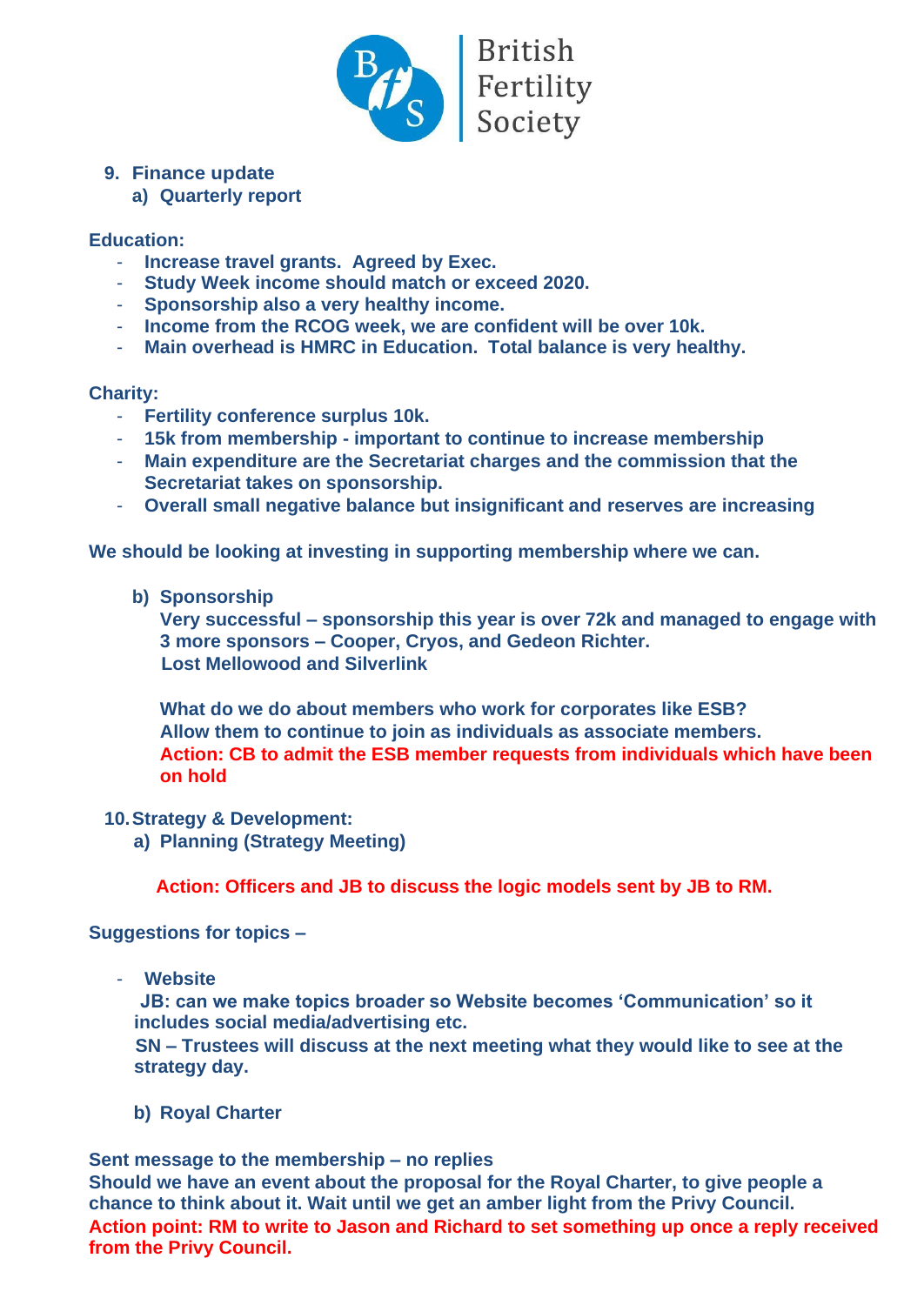

## **Sub-Committees**

- **11.Meetings:**
	- **a) Fertility 2022**

## *Rising to Global Challenges*

**Starts 5th Jan with SRF Satellite day. 6th Jan real meeting begins.** 

- **All sessions are provisionally full.**
- **All BFS sessions have proposed speakers and topics.**
- **All our major plenaries and Patrick Steptoe have been confirmed.**
- **A message received from Gill Lockwood. She is retiring and has asked if she could give a presentation. Difficult as programme already agreed and invitations sent, and this is a joint meeting.**
- **Action: SL will reply and let Gill know**
- **Some sessions, instead of being pure BFS/ARCS sessions have become joint sessions**
- **Animation currently on the Saturday. Action point: JB to contact SL with what she wants to show and how long they need**

## **12.Training:**

**a) Study Week 2021**

- **Launched and doing very well. Same position financially as we were last year.**
- **Income about 64k so far (open until December). Numbers look good.**
- **Nurse study day doing very well and congratulations and thanks to JD, DE and YW.**
- **GP study day – doing very well in first year.**
- **HFEA PR Day – MM and MJP will meet with HFEA after this year's event, to discuss the shape of the course and the financial agreement agreement if Study Week returns to being held face to face.**
- **Leadership positions on the committee:**
- **Inviting Julia Kopeika as new module lead for FP and Shrividya for ET IUI. Melanie and Debbie will shadow for a year.**
- **There were a lot of applications, and MM has encouraged those who were unsuccessful this time to be invested and involved in the talks for their particular models next year.**
- **PU module lead will be advertised soon.**
- **RM mentioned that a concern was raised by a member about the GP study day – this has been investigated in line with the BFS complaints policy. RM happy to discuss investigation results with individuals.**

 **Action: Clarified that when members are co-opted onto sub committees of the society, co-option is done by the lead for that sub committee or it can be by one of the Executive officers.**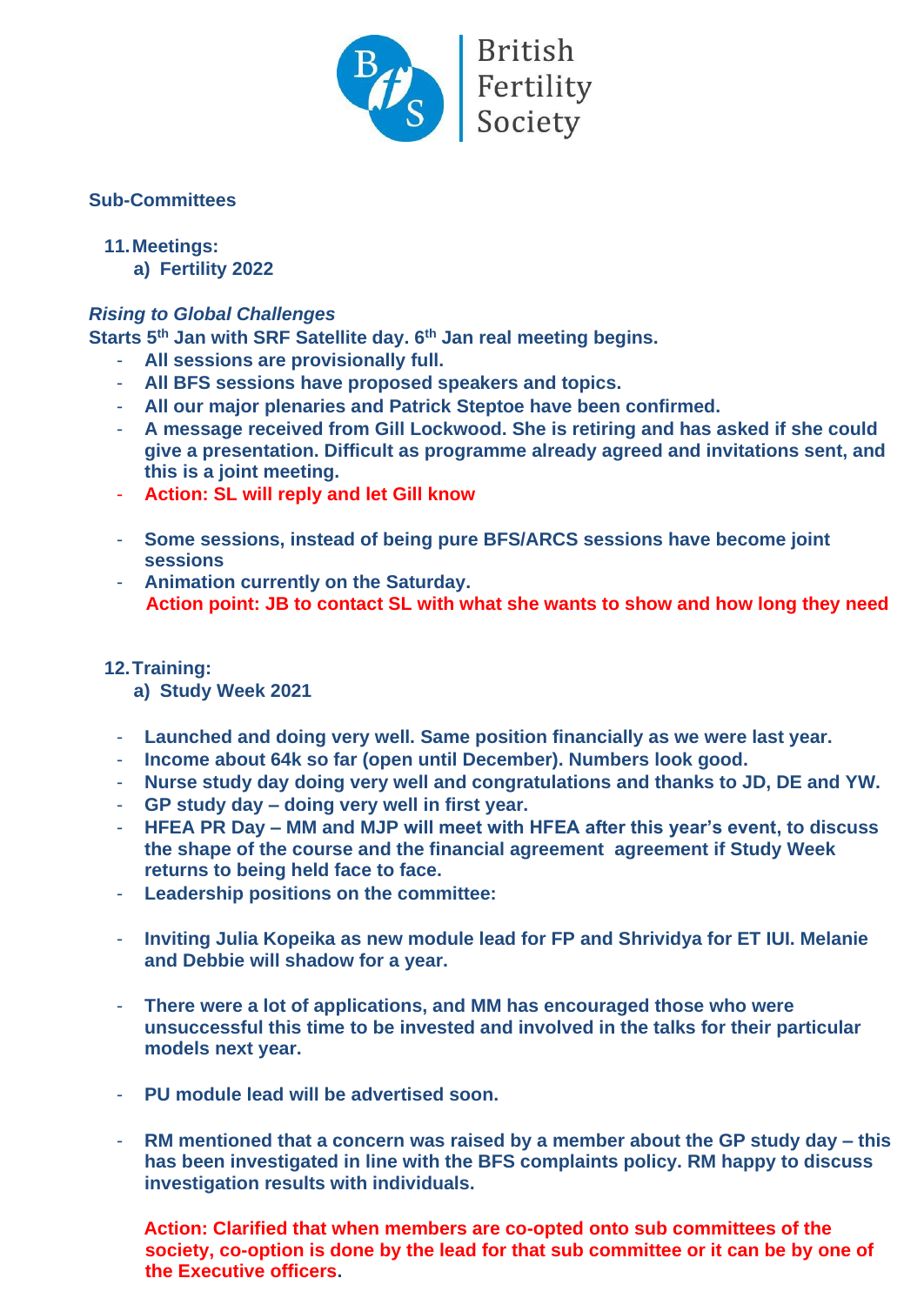

- **AR submitted a new proposal as per paper in AOB for trainees – people can see paper in portal. Generally agreed a good idea, to be discussed further**

- **Training the Trainer to be introduced as an online training. IS is leading and this will be submitted to the Executive when ready. This will be available on the website after agreement with the Exec and will be for trainers to complete once every couple of years to ensure they are up to date with what we do and how we teach.** 

#### **b) Joint BFS/RCOG course**

**Held in April online – well received and feedback is excellent. 192 participating – used to have approx. 80. 24 countries participated. All candidates bar 8 came for the full 4 days Financially a big success and also having international delegates added value. RM: Thank you to UG for the immense amount of work she put in. Thank you to Neelam who helped.** 

#### **14. Policy & Practice**

**a) Consultations & Policies**

**Currently 4 papers at various stages of preparation.** 

- **1) Co-parenting led by Francesca Steyn. FS working on final draft will be ready very soon for Exec committee to review for consideration for publication.**
- **2) Thromboprophylaxis led by Lisa Webber – again will be ready soon**
- **3) Oocyte cryopreservation – Led by Ginny Bolton who is also the supervising author and then it will come to Exec.**
- **4) ICSI – New lead – George Hughes. It has been decided that we publish this as joint ARCS/BFS expert opinion paper rather than BFS P&P.**

**Received two suggestions for development of two new guidelines.** 

**First is Assessment and Optimisation of medical conditions prior to fertility treatment. Suggested by the RCOG. Team will be led by Dr Joseph Pundir and hopefully Catherine Nelson-Piercy**

#### **And**

**Management of women with endometriosis having assisted conception treatment. GDG toinclude Ephia Yasmin and Alfred Cuttner**

**RM: Stressed that it is important that guidelines reflect the felt needs of the society which is why one of the areas which needs addressing is how to deal with gamete donors who have had expanded carrier screening. Many clinics and clinicians across the country have expressed the need for guidance on this. RM has started a conversation with JK about this. It would be good if HB could facilitate a group that would produce guidance on this.**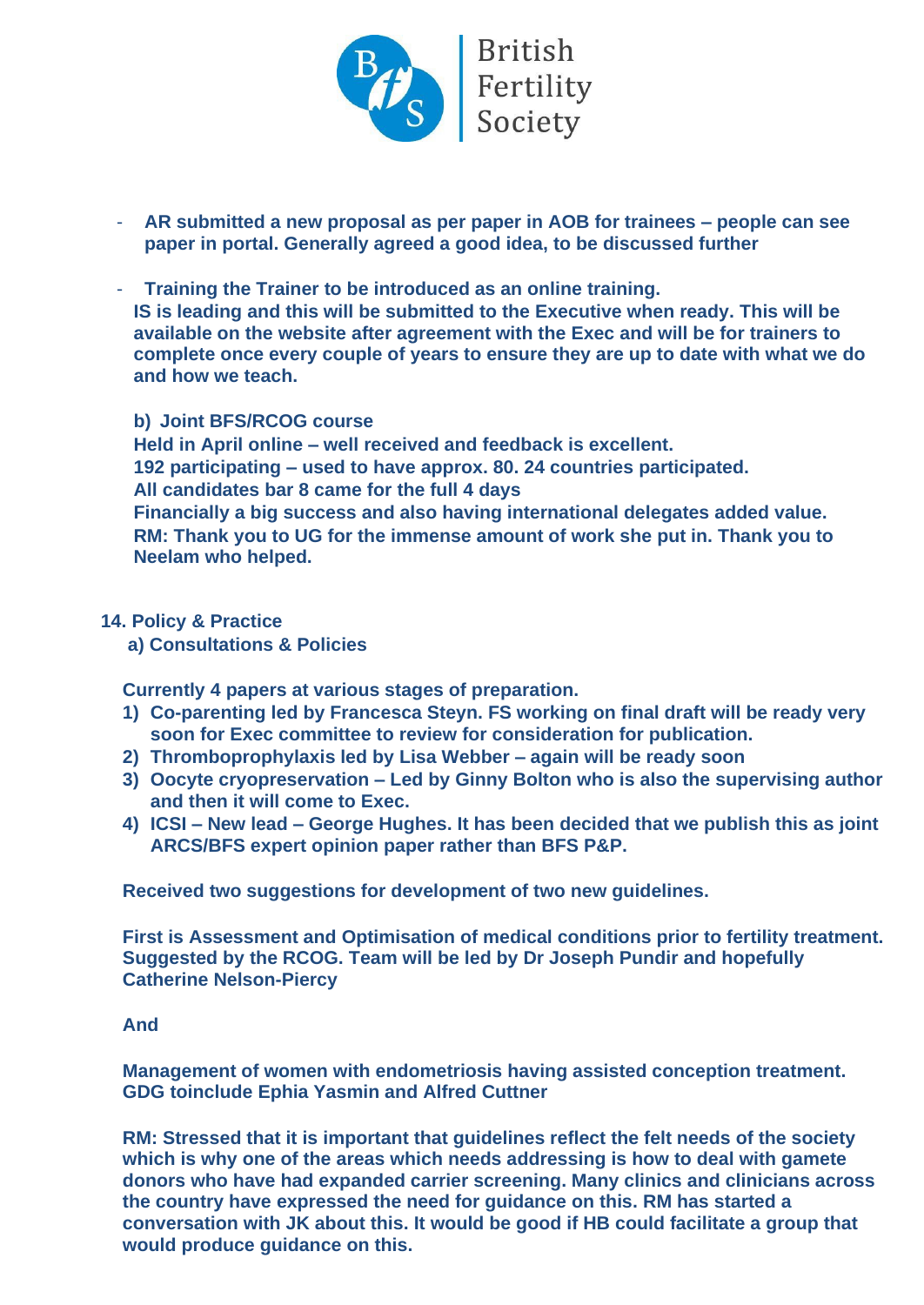

**SN: happy to help if they want to find geneticists and genetic counsellors and also co parenting – she would be very interested to see this as the LPE sig would be interested and might be useful for them to cast an eye.** 

**Action: RM and HB to get together to discuss membership of this group. MW to be involved.** 

**CE: expanded carrier screening. HFEA been discussing with SABTO. Rachel will keep BFS in the loop with the outcomes so the BFS and HFEA could possibly do something collectively.** 

 **Action: HB will feedback to lead of group to reach out to Emma Cox** 

### **15. SIGs**

**a) SIG governance Nothing to report b) Fertility Preservation UK Nothing to report c) Fertility Education Initiative Nothing to report d) Andrology Held second meeting in May. Looked at all the patient information sheets on the website. These need refreshing. Action Point: MN to lead on reviewing patient infotmation. Any that are out of date, remove from website pending review. Discuss patient information at strategy day**

**The SIG discussed producing an information sheet for clinicians, and then for patients. In order not to overburden HB, the SIG can bring the scope to the Exec, list of the guideline development group and after approval, they can then produce the guidance for the Exec to approve. This can then be circulated to the membership. In this way, the guideline will have gone through the same rigorous research and testing without overburdening the P&P committee.**

**Varicocele questionnaire going to be sent out to BFS members – Abha Maheshwari leading on it.** 

**Mention was made of a body of work on the management of male hypogonadotrophic hypogonadism.** 

**Action Point: UG to liaise with HBV about this, Abha Maheshwari to be involved also.**

**e) Law, Ethics & Policy**

**2 meetings. First was a scoping meeting. 2nd was about the DHSC submission. James Duffy and IS led on drafting the response for this. Submitted. Document in portal.** 

**Going forward top of list is Access to funding. Other subjects are Embryo and gamete storage limits, Welfare of the Child and Surrogacy. CE shared the HFEA DHSC submission**

**It was agreed by the Committee that the Executive Officers could approve nonmembers of the BFS who wish to join a SIG**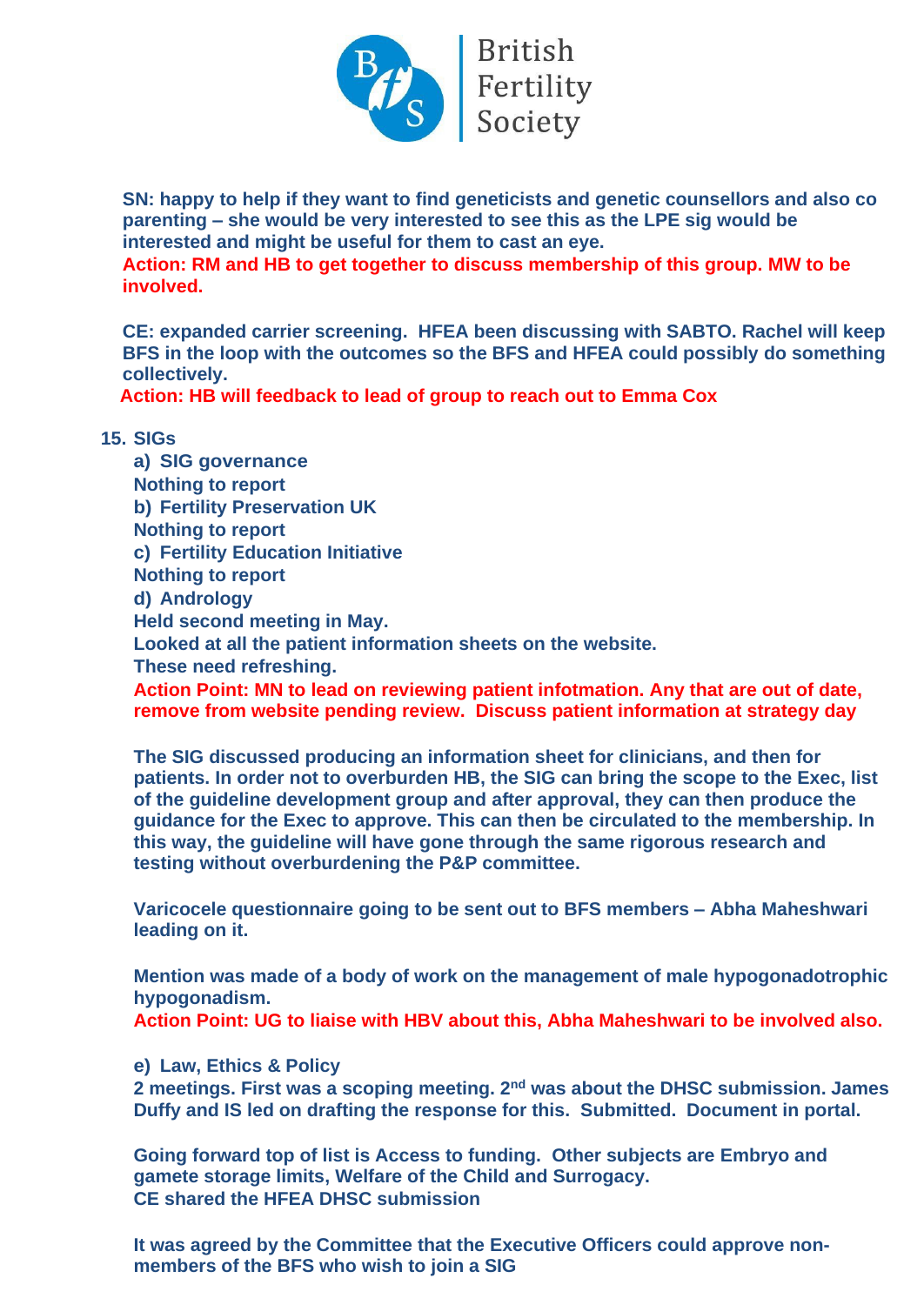

### **16.HFEA Update**

**Treatment numbers in April – comparing 2021 figures with 2019.** 

**NHS were about 76% up (slight decrease from 80%) Private well over 100%.** 

**Rachel wrote to all PRs to identify if any regional or local concerns the HFEA could take to NHS England. There were some odd pockets of people having issues with treatment pathway but no trend. Reported back that delays are not taking place at licensed centres but happening at other parts of the process. Spoke to FNUK to try and get feedback from patients** 

**Prism further delayed due to problem with system supplier. Should be live July/August.**

**Developing inspection methodology. Trying to make on-site less time and less people. Looking how to revamp opening the register service.** 

**Fertility trends report – 6% multiple births across all clinics.** 

**Updates to code of practice: thanks to BFS for input .** 

**Law commissions on surrogacy – liaising with them.** 

**Thank you on behalf of Julia Chain who is very appreciative of all the input she has had and is very grateful for the invitation to speak at Fertility 2022.** 

**ASA/CMA - can't inspect on ASA or CMA – wouldn't be able to nor would want to. However, they may come across things that they may refer to the CMA and ASA. Both these regulators have a 6 month bedding in period to allow clinics to look at their information and advertising and then they carry out an enforcement review to see if there are any breaches. HFEA role during this period – the inspectors will have some training from both regulators, and if the inspector does come across anything what should they do. Second step, more administratively, spending time drawing up strict protocols as to what is HFEA area and what is CMA and ASA.** 

**HFEA questioning how they publish non-compliances on their website and should it be easier for patients to find.** 

**Applies to NHS and private clinics. Focus on patients who are paying for their treatments.**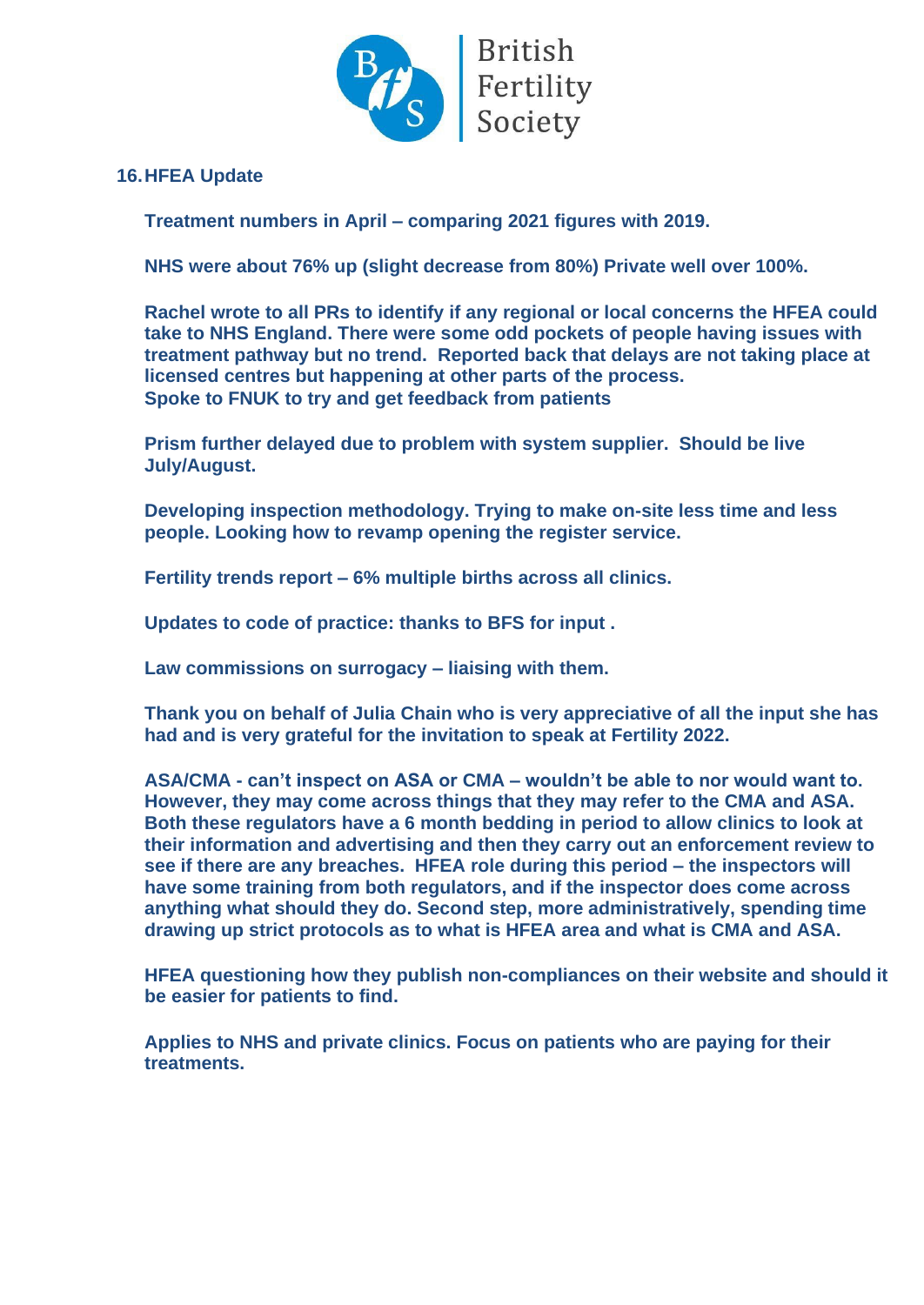

British<br>Fertility<br>Society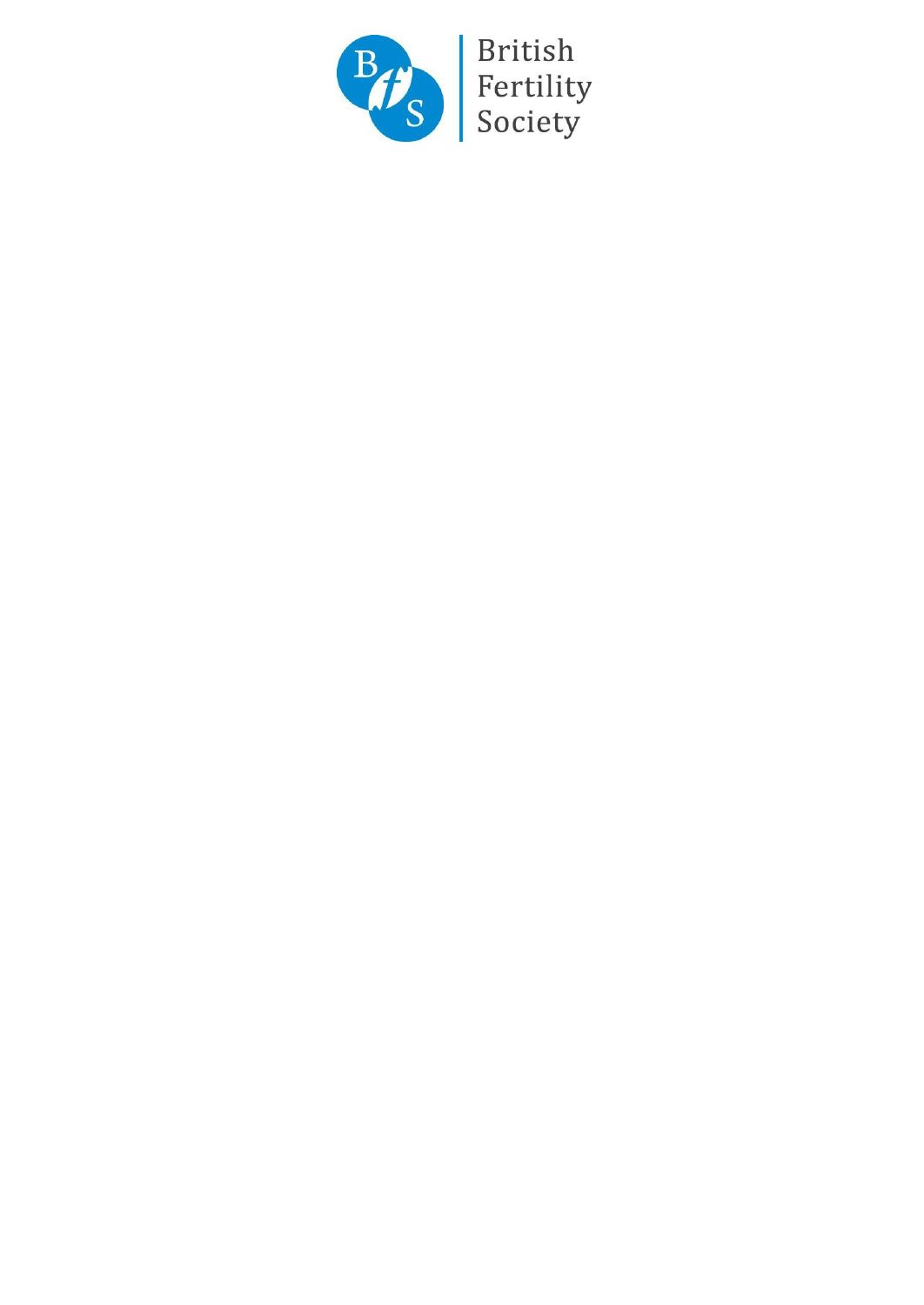

## **17.External Meetings:**

**a) RCOG World Congress**

**Will take place in London, June 2022.** 

**2021 was online, 2800 delegates attended. 136 for reproductive medicine stream.** 

**Next year we may have 3 or 4 talks.** 

 **Topics in consideration:** 

- **Updating on ovulatory disorders**
- **WHO guidelines on infertility**
- **Male infertility.**
- **Check with UG for fourth**

 **Action Point: Any suggestions please contact UG**

**Sarah suggested Evelyn Telfer**

**b) RCOG Professional Development Conference**

**November 23-25th . Need a theme and 3 speakers. Action Point: UG would welcome any suggestions.** 

**18.Relationships with other organisations:** 

**a) Associated Fertility Services Chaired by ARCS. Meeting recently. Nothing to report.** 

**b) FNUK/Fertility Fairness Refresh of patient packs and options pack which are given at end of treatment. Both available hard copy and online. Also done a website refresh.** 

**Submitted to women's health consultation. Working planning Fertility Awareness Week. Will be in touch as will want as may to take part as possible** 

**FNUK have been shortlisted for an award for best mental health initiative for their mental health in the workplace initiative. Five others in the category including Bloomberg and Disney. Winners announced 24th June**

**Webinar upcoming with the CMA and HFEA on 29th June**

**Seed Trust is closing in August. FNUK have agreed to host some of their information.** 

**Been involved in donor campaign in Scotland.**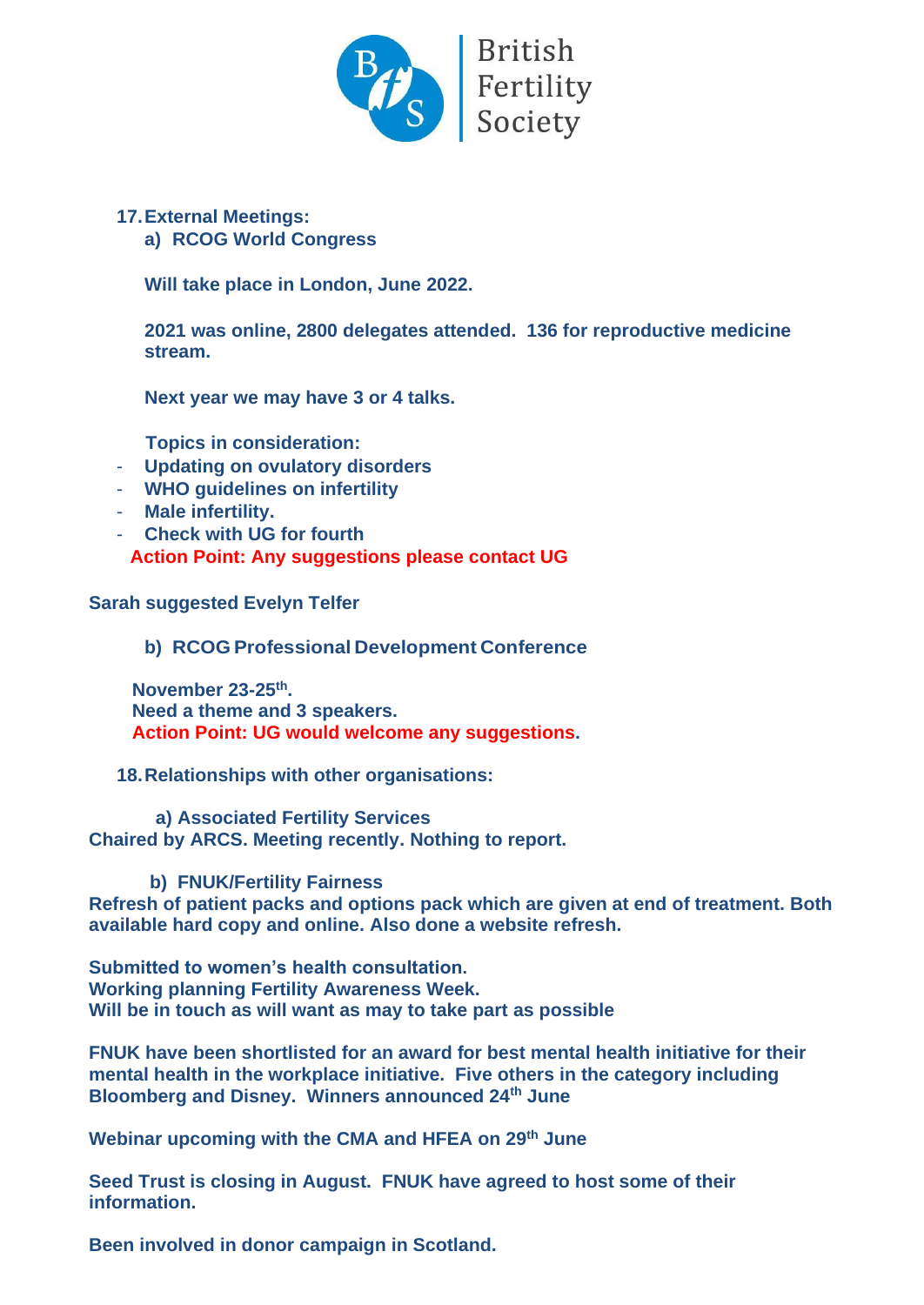

**RCOG Women's voices – sharing CMA guidance and will update fertility pages on website to include this.** 

- **c) NHS England Nothing to report**
- **d) Dept of Health Nothing to report**
- **e) PET**

**Started project on how to improve conversations for patients who have unused embryos left at the end of treatment.** 

**Anticipating guidance on human genome editing from the WHO. Also interested to see the guidelines and recommendations from the international stem cell research group that came out last month. There is a shift in policy in relation to the 14-day rule on embryo research.** 

**SN also involved in the ESHRE working group on add-ons** 

**Extending what PET do in terms of interviewing people using zoom and making videos from those interviews.** 

**Planning to start publishing comment pieces in BioNews from key opinion leaders on what they would like to see change in the Human Fertilisation and Embryology Act.** 

**Action Point: Anyone who would like to put something in please contact SN**

- **19.BFS Representation on other committees:** 
	- **a) IFFS**

**Nothing to report** 

**b) RCOG Council, SST & Liaison committees**

**RM asked for volunteers for these committees. Yadava expressed interest and accepted for SST committee. IS volunteered and accepted for Liaison Committee. IS to liaise with EY to get more information.** 

- **c) NQAAP UG – did meet in April. No decisions made. Another meeting scheduled.**
- **d) ESHRE No updates**
- **e) RMCSG**

**CSG doing well. MM wants it to be more multi-disciplinary. Action Point: anyone interested in being involved email MM.**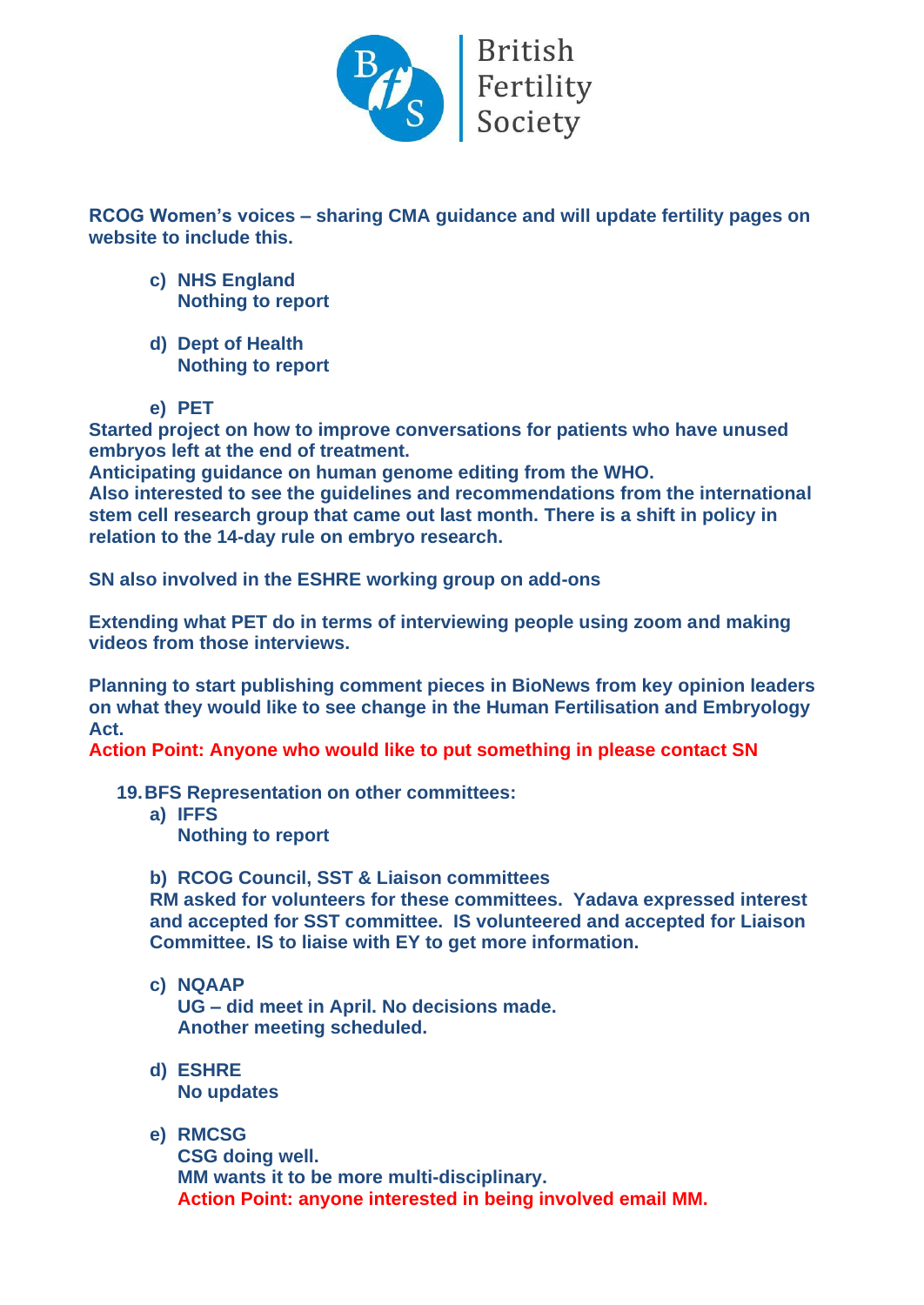

## **AOB:**

- **Covid-19 Joint working group – new guideline is due in July It will be brief and probably about timing of vaccination for egg donors in relation to start of ovarian stimulation.**
- **Discussions with PROGAR Document in the portal.**
- **BFS rep on RCOG Subspecialty Committee and for National Casemix Office Action Point: Anyone who wants to volunteer please contact HB**
- **Endometriosis guideline**
- **RM on behalf of all members thanked Jane for her contribution as President of the Society, as this was her last Exec Committee meeting**
- **Jane expressed her thanks and best wishes for the BFS**

 **Dates of next meetings:** 

 **20th Sept: Executive dinner in Manchester 21st Sept: Strategy meeting in Manchester 12th Oct: zoom**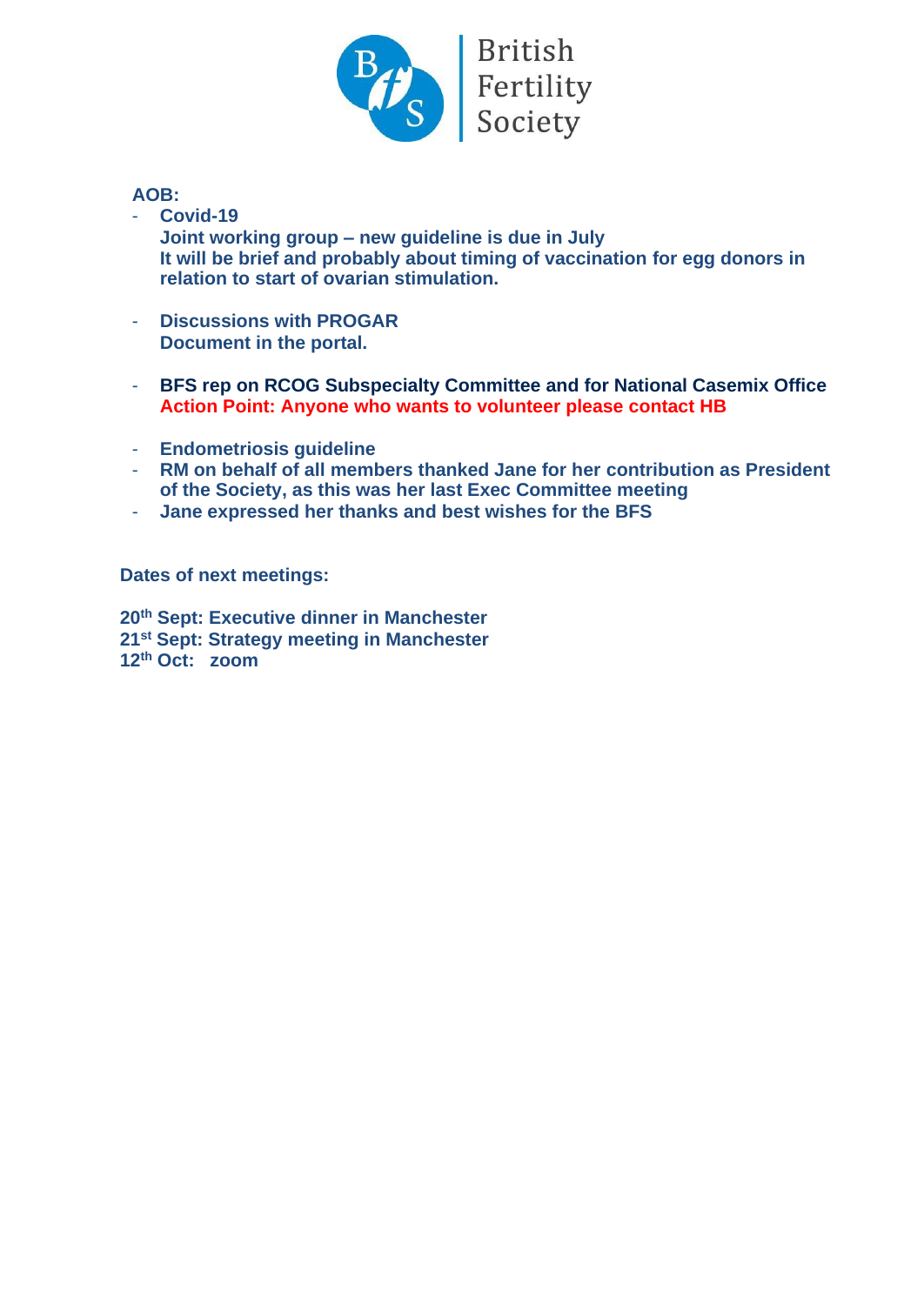British Fertility Society